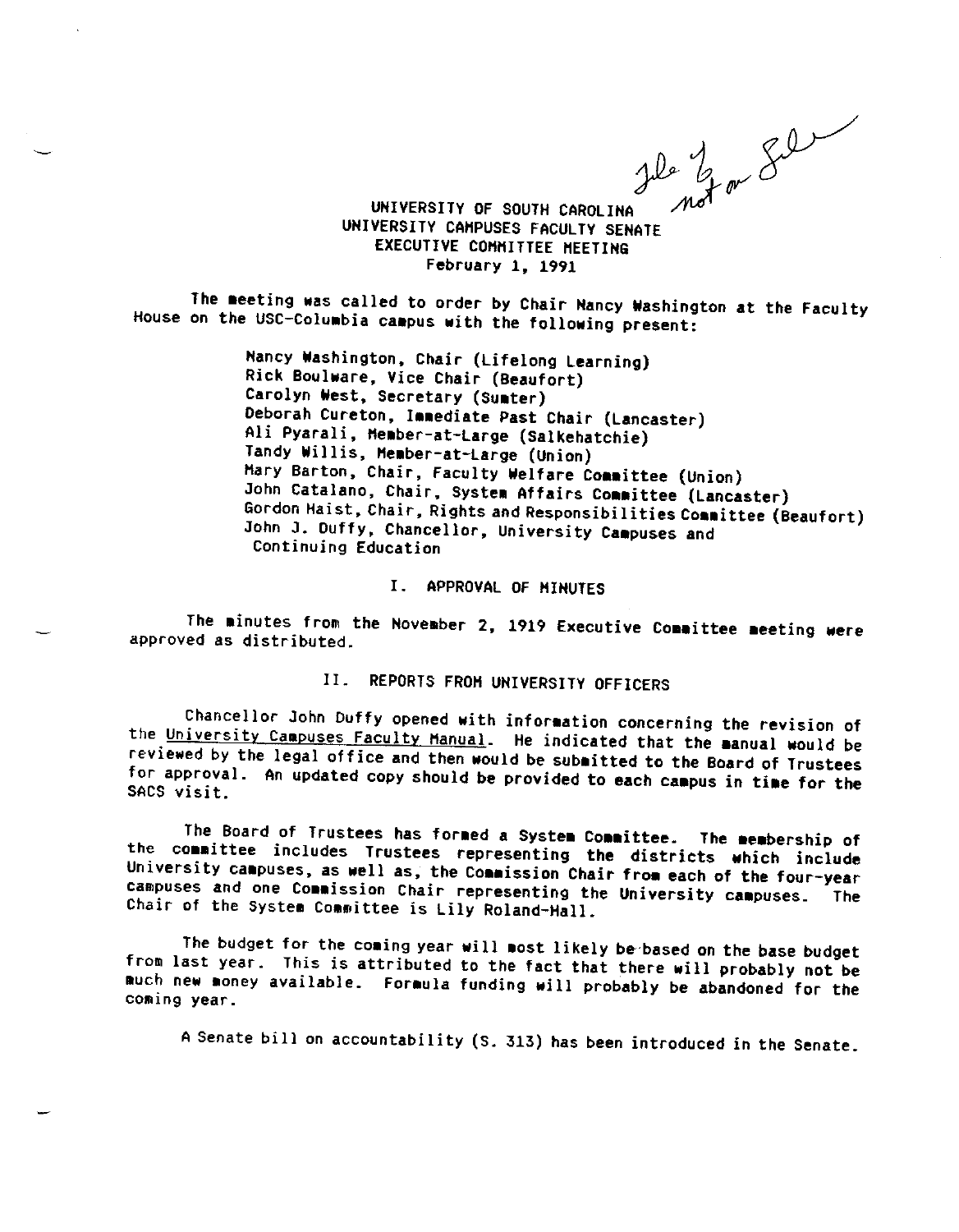Enrollments on all campuses are higher than last Springs enrollments.

Business courses at the 300-level in the Coluabia prograa will continue to be offered for an additional year on the University campuses. The possibility<br>of offering technical courses on the Salkehatchie campuses is being investigated of offering technical courses on the Salkehatchie campuses is being investigated<br>with Kent State, Ohio programs serving as a potential model for such programs.

The composition of the Self-Study Visiting Committees was discussed

A System Women's Studies Conference is planned for Harch 22, 1991 with Chancellor Duffy's office providing support for the conference.

The development of the Penn Community Center on St. Helene's Island as a means to offer programs associated with the University in such areas as early childhood education and cultural and environmental education and cultural and environ ental education was discussed. George Terry will be responsible for this new University program.

Representatives were reminded that the by-laws of campus faculty organizations have to be approved by the Board of Trustees.

Chancellor Duffy emphasized the many advantages accrued by University campuses through support from the University Washington office. This office has<br>provided assistance in securing Federal Depository Library Status for La as well as assistance with Title Three funding. Steve Beckham was cited for his<br>exceptional ability and performance as part of the Washington organization.

# III. Reports from Campuses

Reports were given concerning activities and developments on the University campuses at Beaufort, Lancaster, Salkehatchie and Union as well as in Lifelong Learning. A report was not given from Sumter because Sumter's only representative had left to attend another meeting.

## IV. Reports fro■ Co■■ ittees

Rights and Responsibilities - Gordon Haist commented on the Jerry Dockery had distributed to the University campuses concerning changes in the University Campuses Faculty Manual and the subsequent responses of the Deans<br>and resulting decisions by Chancellor Duffy. The Rights and Responsibilities Committee is currently investigating P & T procedures and will obtain feedback from the P & T Committee which was meeting at the same time as the Executive<br>Committee.

Welfare - Mary Barton indicated that the committee is awaiting the release of salary figures from Columbia.

Systems Affairs - John Catalano indicated that the Visiting Scholars program has generated little interest **aaong** faculty. The **coaaittee** is currently discussing academic forgiveness policies.

#### V. Other

Tandy Willis is still working on the University campuses brochure.

-